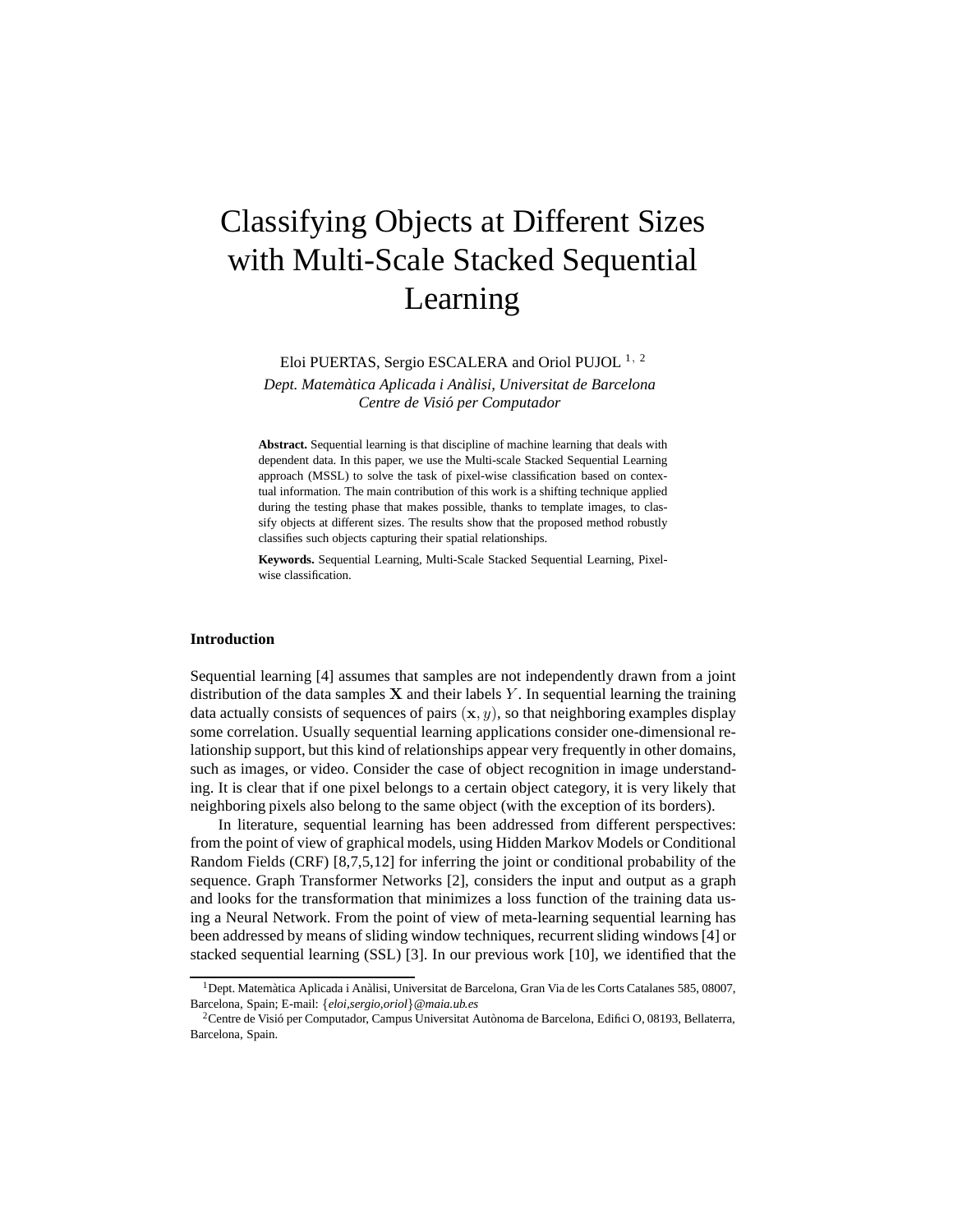main step of the relationship modeling proposed in [3], is how the extended set is created. Thus we formalized a general framework for the SSL called MSSL where a multi-scale decomposition is used in such step.

In this work, we focus on pixel-wise classification based on contextual information. This is, to classify each pixel of an input testing image to a certain class. Generally, classes are objects inside the image or background. Such classes can be of any size in any context. General contextual classification aims to find and exploit any range of interactions. Observe that this concept depends explicitly on the notion of distance relative to the pattern of interest. The MSSL framework is able to learn such relationship between patterns implicitly as long as all the instances of such patterns holds similar relationships at the same range. However any successful sequential machine learning algorithm must be independent of this range value, at least while testing unseen instances. This is one of the big challenges in sequential learning. To address this problem, we propose the shifting technique applied at testing step. Thanks to this technique and the concept of template training set, the system becomes independent of the absolute range of interactions. Additionally, the MSSL framework is extended using a new multi-scale decomposition based on a multi-resolution approach that uses gaussian filters and a measure of likelihood for pixel classification is used instead of bare label predictions.

The paper is organized as follows: First we formalize the MSSL framework. Section 2 discusses the use of *shifting* technique for object classification at multiples scales. In the experimental section we test our system in two different scenarios and finally, last section concludes the paper and discusses future work.

## **1. Multiscale stacked sequential learning**

SSL [3] is a meta-learning framework [11] consisting in two steps, first a base classifier is trained and tested with the original data. Then, an extended data set is created which joins the original training data features with the predicted labels produced by the base classifier considering a window around the example. Afterwards a second classifier is trained with this new feature set. In [10] SSL is generalized by emphasizing the key role of neighborhood relationship modeling. The framework presented includes a new block in the pipeline of the basic SSL. Figure 1 shows the Generalized Stacked Sequential



**Figure 1.** Generalized stacked sequential learning.

Learning process. A classifier  $h_1(x)$  is trained with the input data set  $(x, y)$  and the set of predicted labels  $y'$  is obtained. The next block defines the policy for creating the neighborhood model of the predicted labels.  $z = J(y', \rho, \theta) : \mathcal{R} \to \mathcal{R}^w$  is a function that captures the data interaction with a model parameterized by  $\theta$  in a neighborhood  $\rho$ . The result of this function is a w-dimensional value, where w is the number of elements in the support lattice of the neighborhood  $\rho$ . In the case of defining the neighborhood by means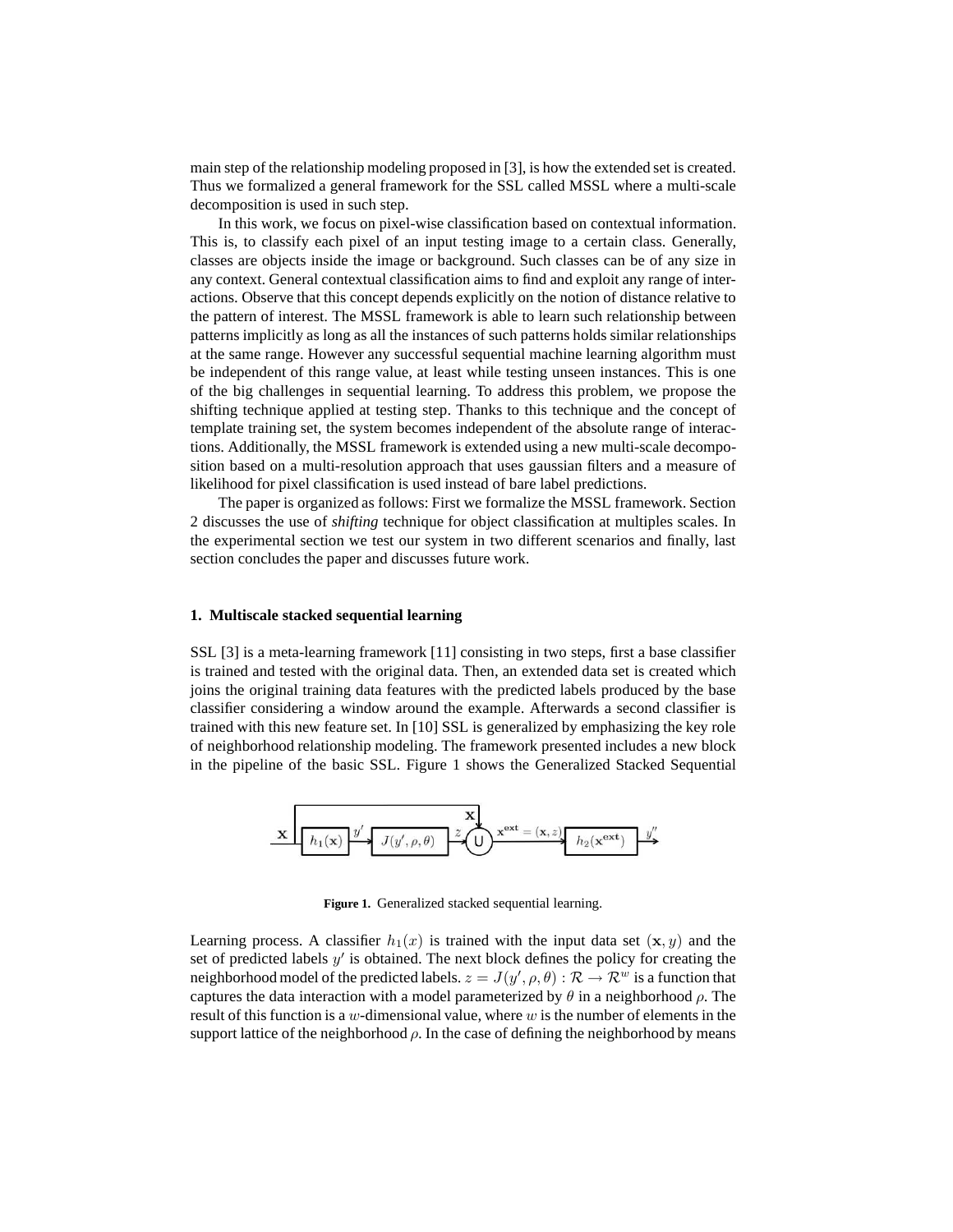of a window, w is the number of elements in the window. Then, the output of  $J(y', \rho, \theta)$ is joined with the original training data creating the extended training set  $(x^{ext}, y) =$  $((\mathbf{x}, z), y)$ . This new set is used to train a second classifier  $h_2(\mathbf{x}^{\text{ext}})$  with the goal of producing the final prediction y''. The proposed definition of  $J(y', \rho, \theta)$  consists of two steps: first the multi-scale decomposition that answers how to model the relationship between neighboring locations, and second, the sampling that answers how to define the support lattice to produce the final set z.

The scale space is a very well-known tool for image analysis and processing. Its goal is to exploit the high correlation that exists in the neighboring pixels of an image and represent them in an efficient way. Observe that this goal is very similar to the objective of sequential learning in which we want to characterize and learn the relationship between examples according to their labels. We apply the idea of multi-scale decomposition upon predicted labels obtained by the first classifier. For the decomposition we use a multiresolution gaussian approach. Each level of the decomposition is generated by the convolution of the label field by a gaussian mask of variable  $\sigma$ , where  $\sigma$  defines the scale of the decomposition. This means that the bigger the sigma is, the longer interactions are considered. Thus, at each level of decomposition all the pixels have information from the rest, accordingly to the sigma parameter. Given a set of  $\Sigma = \{\sigma_0, ..., \sigma_n\} \in \mathbb{R}^+$  and the predicted label sequence  $\tilde{y}^0(\mathbf{x})$  of length L, each level of the decomposition is computed as follows,

$$
\hat{y}^{s_i}(\mathbf{x}) = g^{\sigma_i}(\mathbf{x}) * \hat{y}^0(\mathbf{x})
$$
\n(1)

where  $g^{\sigma_i}(\mathbf{x})$  is defined as a multidimensional isotropic gaussian filter with zero mean,

$$
g^{\sigma_i}(\mathbf{x}) = \frac{1}{(2\pi)^{d/2} \sigma_i^{1/2}} e^{-\frac{1}{2}\mathbf{x}^T \sigma_i^{-1} \mathbf{x}}
$$
(2)

Once we have the multi-scale decomposition, we define the support lattice. This is, the sampling performed over the multi-scale representation in order to obtain the extended data. Our choice is to use a scale-space sliding window over the multi-scale decomposition. The selected window has a fixed radius with length defined by  $r$  in each dimension and with origin in the current prediction example. Thus, the elements covered by the window is  $w = (2r + 1)^d$  around the origin. For the sake of simplicity, we use a fixed radius of length  $r = 1$ . Then, for each scale i considered in the previous decomposition  $(\sigma_i \quad i = 1 \dots n)$ , the window is stretched in each direction using a displacement proportional to the scale we are analyzing. In this paper we use a displacement  $\delta_i = 3\sigma_i + 0.5$ . This displacement at each scale forces that each point considered around the current prediction has very small influence from previous neighbor points. In this way, the number of features belonging to the extended data set is equal to  $(2r+1)^d \times |\Sigma|$ . Now, we can compute the value of  $z_i = J(\hat{y}_i, \rho, \theta)$  defined above for the bi-dimensional case with  $r = 1$  as follows,

$$
z_i = \left(\hat{y}_{(x-\delta_0,y-\delta_0)}^{s_0}, \hat{y}_{(x,y-\delta_0)}^{(s_0)}, \hat{y}_{(x+\delta_0,y-\delta_0)}^{(s_0)}, \dots, \hat{y}_{(x+\delta_0,y+\delta_0)}^{(s_0)}, \dots\right)
$$
\n(3)

$$
\hat{y}_{(x-\delta_n,y-\delta_n)}^{s_n}, \hat{y}_{(x,y-\delta_n)}^{(s_n)}, \hat{y}_{(x+\delta_n,y-\delta_n)}^{(s_n)}, \dots, \hat{y}_{(x+\delta_n,y+\delta_n)}^{(s_n)} \tag{4}
$$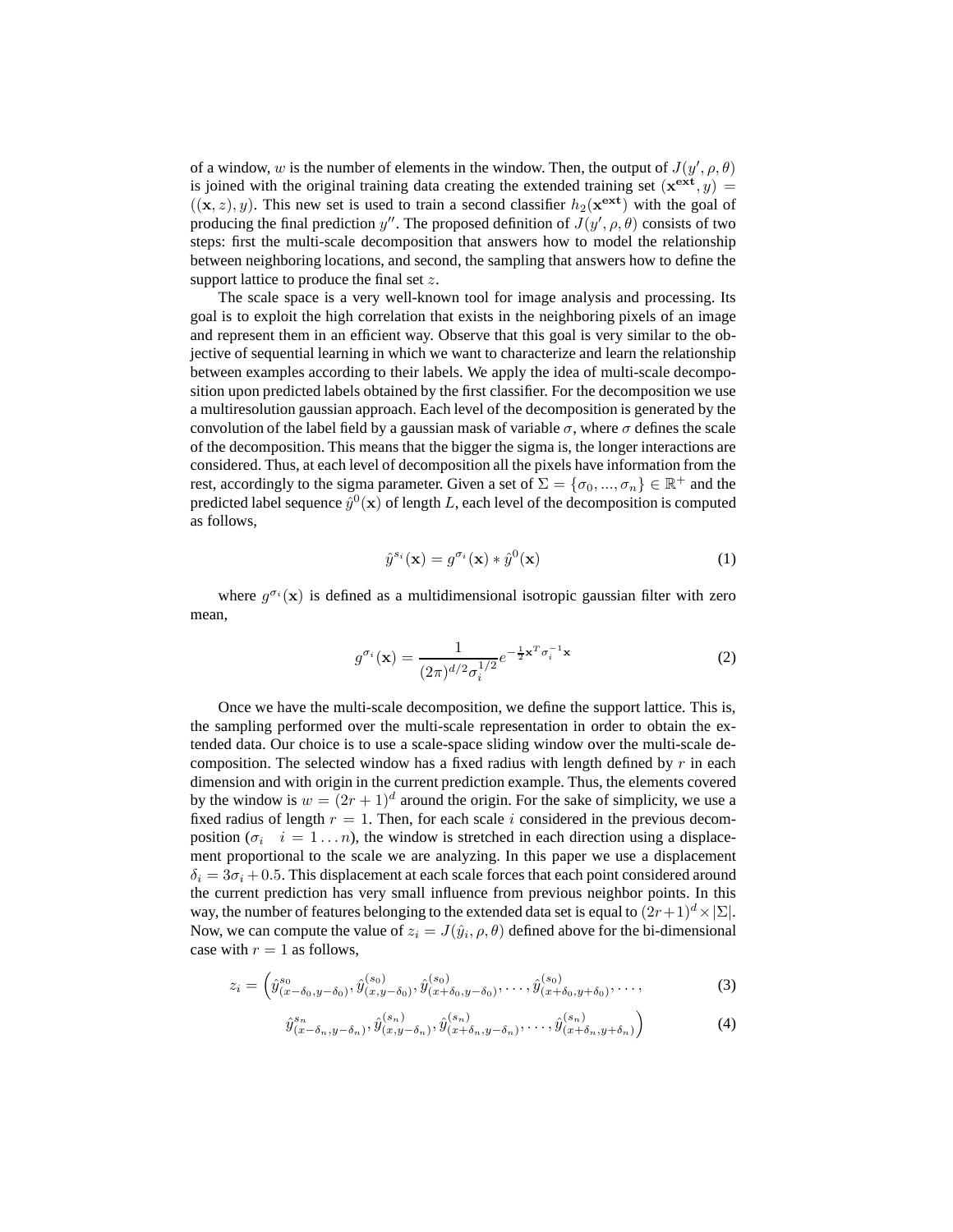#### *1.1. Extending the basic model: using likelihoods*

In the MSSL model we use the predicted labels as the input of  $J(y', \rho, \theta)$ . An extension of this idea is to use a likelihood-based measure for each label instead of label prediction. The use of likelihoods gives a more precise information about the decisions of the first classifier than just its predictions. In the bi-class case, where the set of possible labels is  $\mathcal{L} = {\lambda_1, \lambda_2}$ , we have two membership likelihoods:  $z = J({F(y = \lambda_1|x)}, F(y =$  $\lambda_2|x\rangle$ },  $\rho$ ,  $\theta$ ). The multi-scale decomposition and the sampling phases are the same, but now, each step is applied for each label, resulting in as many decomposition sequences as labels, and thus, the number of features in the extended set becomes  $(2r+1)^d \times |\Sigma| \times |\mathcal{L}|$ . This information can be taken into account by the second classifier, and then a more accurate prediction can be given, specially in those cases that the first classifier has few support for deciding the predicted label.

In order to obtain these values we need the base classifier  $h_1(x)$  to generate not only a class prediction, but also its likelihood. Unfortunately, not all kind of classifiers can give a likelihood for its predictions. However, classifiers that work with margins such as Adaboost or SVM can be used [6]. In these cases, it is necessary to convert the margins used by these classifiers to a measure of likelihood. In case of using Adaboost, we apply a sigmoid function that normalizes Adaboost margins from the interval  $[-\infty, \infty]$  to  $[-1, 1]$ by means of the following equation,  $f(x) = \frac{1-e^{-\beta m x}}{1+e^{-\beta m x}}$  $\frac{1-e^{-\beta mx}}{1+e^{-\beta mx}}$ , where  $m_x$  is the margin given by Adaboost algorithm for the example  $x$ , and a constant that governs the transition:  $\beta = \frac{-\ln(0.5\epsilon)}{0.25t}$  $\frac{\ln(0.5\epsilon)}{0.25t}$ . It depends on the number of iterations t that Adaboost performs, and an arbitrary small constant  $\epsilon$ . Now, we use a soft distance to convert the normalized values to a likelihood in the range [0, 1] for each label  $\lambda$  as follows:  $f(x|y = \lambda_1) = e^{-\alpha d(-1, f(x))}$ ,  $f(x|y = \lambda_2) = e^{-\alpha d(1, f(x))}$ , where  $\alpha = -\ln(\epsilon)/2$ , and  $\epsilon$  is an arbitrarily small constant (i.e  $\epsilon = 10^{-3}$ ).

## **2. Learning at multiple scales**



**Figure 2.** Architecture of the *shifting* technique.

In MSSL the choice of the scales is critical. The more scales are selected, the better performance is obtained. This is because different patterns at different scales can be de-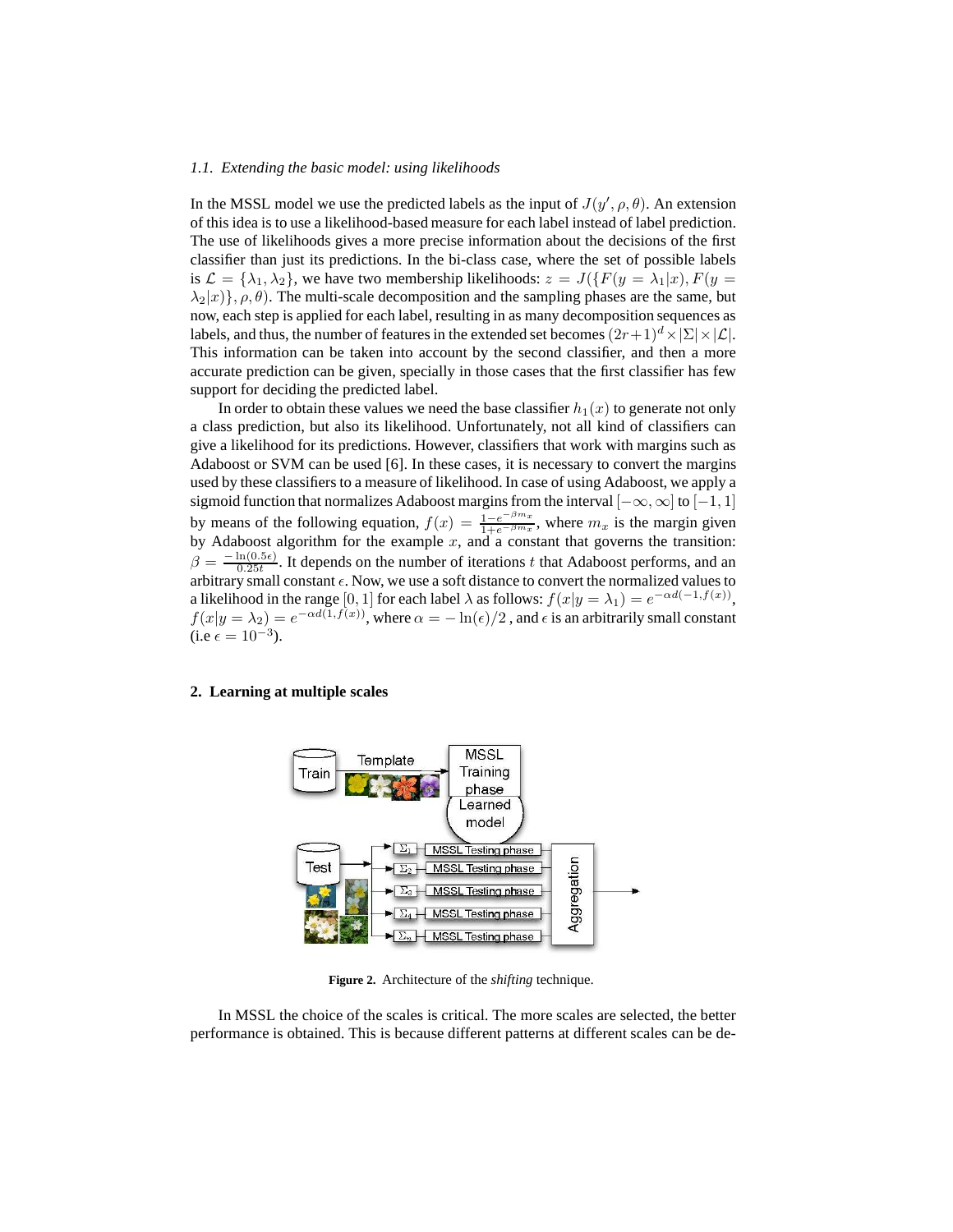

**Figure 3.** Examples of horse classification. Second column shows Adaboost prediction. Third and forth uses MSSL over the images with and without shifting.

tected. Nonetheless, if we learn a pattern with a concrete size, then when a new sequence at different size (smaller for example) is classified the prediction would not be correct using such scales. This is because the ranges of interactions displayed in the test sequence are not comparable with the ones displayed in the training phase, due to the fact that MSSL learns absolute interaction ranges. In order to effectively learn interactions in the pattern of interest we must ensure that the training set display these interactions at the same range. We call this particular training set a template. However, during the testing phase objects can be found at different sizes, thus displaying different interaction ranges than the ones that appear on the template. In order to successfully cope with this problem we propose an ensemble architecture at testing time. Figure 2 shows this architecture. It is based on the aggregation of the responses of the template trained system considering different relative range of interactions. If the interaction range set defined in MSSL by Σ follows a geometric progression  $\sigma_i = k\sigma_{i-1}$ , then testing at different ranges can be simply regarded as a shifting process of the extended features set. For example, given the features  $\{y^{s_2}, y^{s_4}, y^{s_8}\}$  belonging to the extended set created during the training phase using template images of size  $(x, y)$  with  $\Sigma_0 = \{2, 4, 8\}$  and a set of test images X of size  $(x/2, y/2)$ , then during the testing phase we use the same  $\Sigma_0 = \{2, 4, 8\}$  and  $\Sigma_1 = \{1, 2, 4\}$  we can observe that using the first  $\Sigma$  the features in both extended sets (training and testing) do not fit because the relationships between them are now halved. However, by using the second  $\Sigma$  now the test features have been shifted and they fit with those used for learning. Finally all results are combined with an aggregation function, for example taking the maximum value among all the likelihood responses for each sample.

#### **3. Experiments and Results**

In this section we test our methodology in two public databases consisting of horse and flower images [1,9].

#### *3.1. Horse image classification using shifting*

In order to validate our framework, first we define a toy problem using the Weizmann horse database [1], which consist in classify RGB horse images but rescaled to half size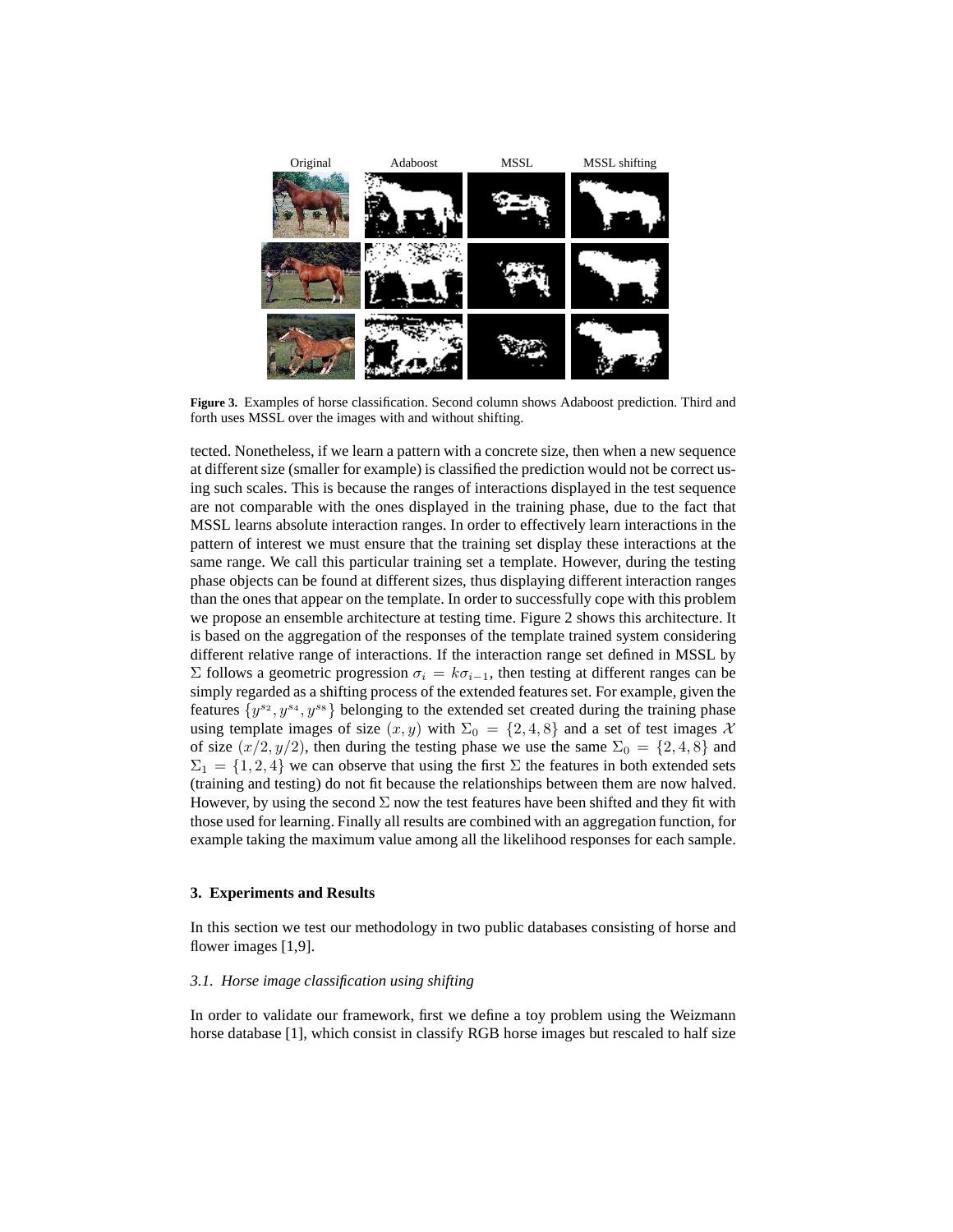with respect to the ones used during the training phase. Each image is labelled according to the horse silhouette. We selected 100 images of horses from the database. Then, we define 5 random partitions of samples, each one consisting of the half of images for training and the remaining for testing. As a pre-processing step, we rescale all the horses images to the same resolution  $150 \times 100$ . The feature vector is composed of RGB attributes. All configurations use Adaboost with 100 iterations of decision stumps. For each image in the training set we perform a stratified sampling of 7500 pixels per image. This data is classified by the first base classifier applying leave-one-image-out. Using the generated predicted labels we perform a multi-scale decomposition with  $\Sigma = \{2, 4, 8, 16\}$ . The extended data set is created choosing the 8-neighbors of each pixel on each level of decomposition. Finally, both classifiers are trained using the same feature samples without and with the extended set, respectively. Table 1 shows results of predictions whether shifting is applied or not. For assessing the validity of the results we use the *Overlapping*, defined as  $\frac{TP}{FN + FP + TP}$ . First row shows the metrics using Adaboost. As sensitivity and specificity show up, the classification of the horses (*MSSL*) fails, because the system have learned the relative distance with respect to the size of the training horses. Now, we use the shifting approach by sliding the scales that are used in the testing phase to  $\Sigma = \{1, 2, 4, 8\}$ . As we can observe in Figure 3, applying this scale decomposition the model we trained before is able to classify the small horses appropriately without the need of retraining the system. Table 1 shows the improvement of the results classifying the small horses with the shifting approach.

| Method      | Acc    | Over   | Sens              | <b>Spec</b>     | Prec                       | <b>NPV</b> |
|-------------|--------|--------|-------------------|-----------------|----------------------------|------------|
| Adatboost   | 0.7789 | 0.4417 | $0.8237$          | $0.6559$ 0.8681 |                            | 0.5749     |
| <b>MSSL</b> | 0.7465 |        | $0.0588$   0.9963 |                 | $0.0594$   0.7444   0.8561 |            |
| MSSL shift  | 0.8734 | 0.6448 | 0.8777            | 0.8617          | 0.9458                     | 0.7193     |

**Table 1.** Results of prediction using Adaboost and MSSL with and without shifting technique.

#### *3.2. Flowers classification using shifting*

In this experiment we test our architecture in a free environment in which flowers can be found in different number and size [9]. For the training set, we define a flower template, this is, we select a group of similar flowers in size and shape, but from different types and colors. Each image is labelled according to the flower silhouette whether it is flower class or background class. For the testing set we choose flowers related to the defined template but at different size and color. We use 16 images for training and 25 for test. As a pre-processing step, we rescale all the images to the same resolution on the x-axis, maintaining the same proportion in the y-axis. The feature vector is only composed of RGB attributes. All configurations use Adaboost with 100 iterations of decision stumps.

For each image in the training set we perform a stratified sampling of 3000 pixels per image. This data is classified by the first base classifier applying leave-one-imageout. Using the generated predicted labels we perform a multi-scale decomposition with  $\Sigma = \{18, 27, 41\}$ . The extended data set is created choosing the 8-neighbors of each pixel on each level of decomposition. Finally, both classifiers are trained using the same feature samples without and with the extended set, respectively. We have performed several testing phases using always the same trained model. For each testing phase, we use a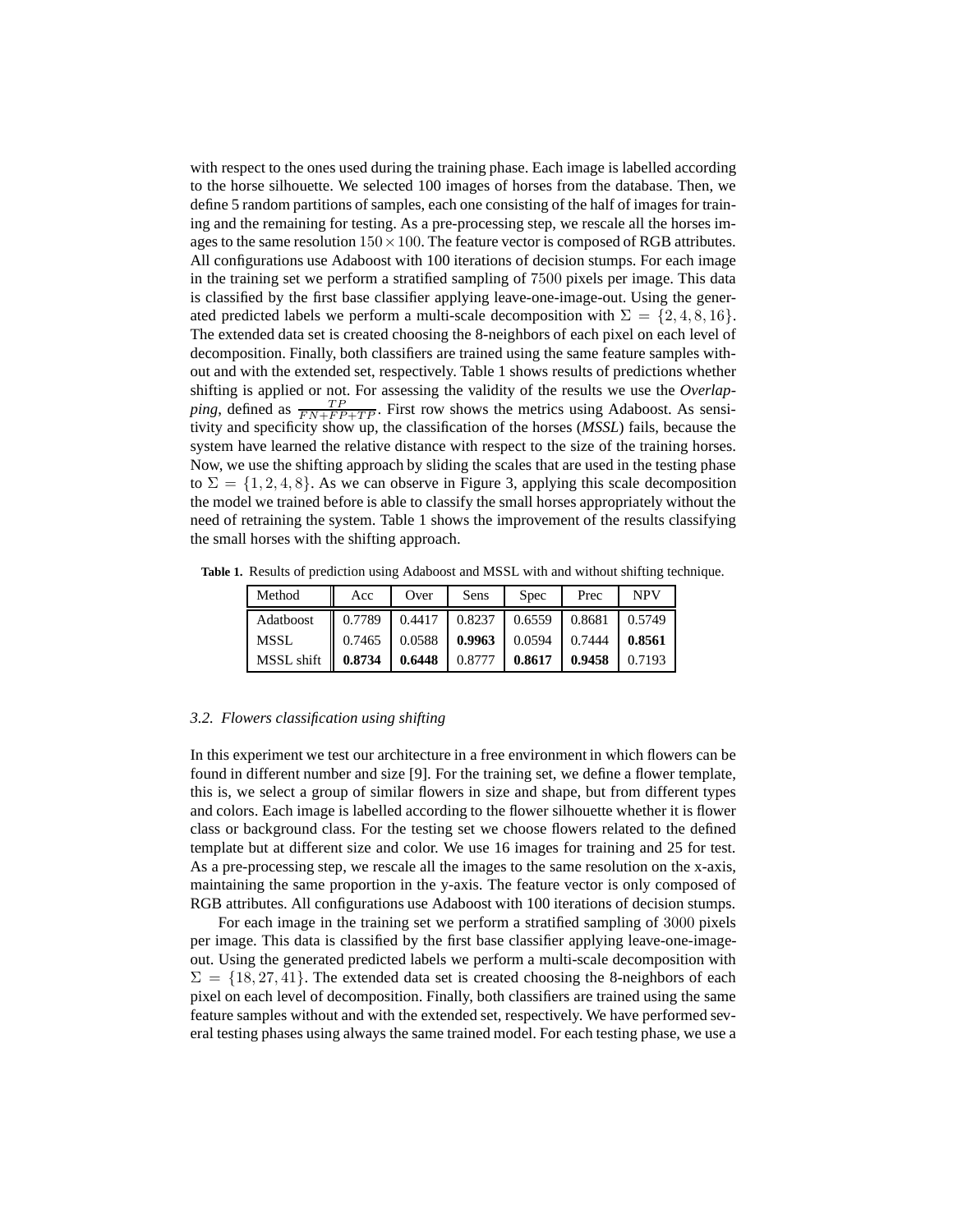

**Figure 4.** Predictions using Adaboost and MSSL.

**Table 2.** Results using Adaboost and MSSL.

| Method     | Acc    | Over   | Sens   | <b>Spec</b> | Prec   | <b>NPV</b> |
|------------|--------|--------|--------|-------------|--------|------------|
| ADABoost   | 0,8773 | 0,5621 | 0,9207 | 0.7217      | 0,9222 | 0.7176     |
| <b>CRF</b> | 0,8568 | 0,5840 | 0,8430 | 0,9052      | 0,9689 | 0,6220     |
| MSSL       | 0.9012 | 0.6243 | 0,9427 | 0,7524      | 0.9317 | 0.7858     |

three scale decomposition from the range  $\Sigma = \{0.5, 3, 5, 8, 12, 18, 27, 41\}$ . This makes a total of 6 test rounds per image. At the end of each test round we take the measures of the likelihood of each image. Examples of background and flower likelihoods images at different rounds are shown in Figure 4. We calculate the maximum for all rounds, resulting in two images. The row *MSSL* shows the result of joining both images using the greater than operation. The figure also shows the original image and its resulting classification using Adaboost and CRF [8]. Table 2 shows the metrics for these methods. MSSL approach beats the non-sequential Adaboost approach for each metric and it also beats CRF in accuracy and overlapping. The rest of metrics point out that our method is better defining the flower class than the CRF method.